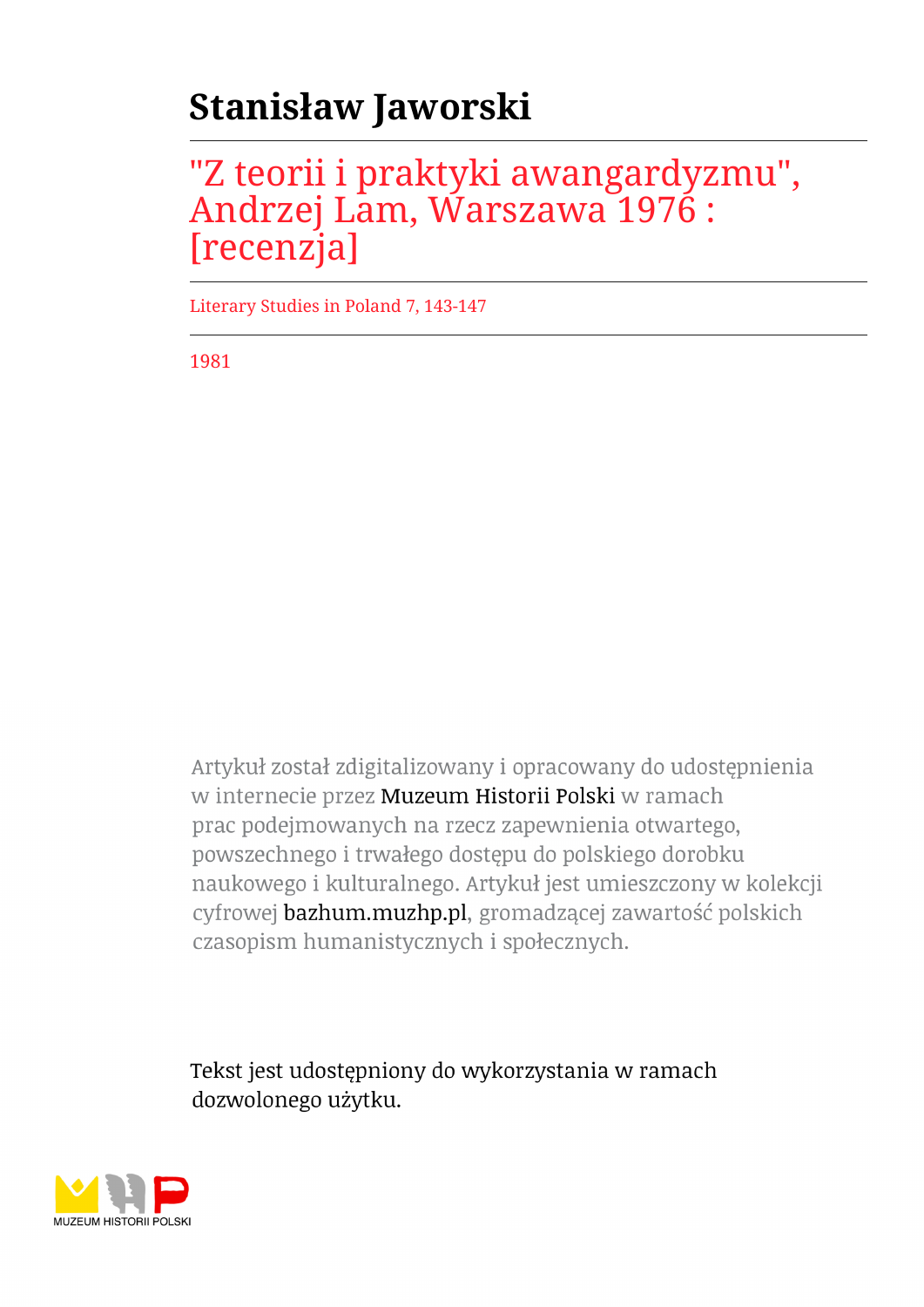bulistic, hallucinatory poetry, the sources of which are to be sought in the 17th-century poetry as well as in surrealism, and the "pure poetry" — detached from the real existence of man, poetry "of language which gives up its communicative function to become a value in itself' (p. 249), poetry of impersonal constructional and formal ingenuity. Such a situation Hutnikiewicz qualifies as symptomatic of a crisis.

The structure of modern lyrical poetry is in Hutnikiewicz's opinion (the essay "Struktura liryki współczesnej") a consequence of chaos and destruction characteristic of the 20th-century culture and civilization; to the shaken order of the world art reacts with strengthening its own order. The distinctive traits of this poetry are economy, rigorism and colloquialism  $-\text{as}$  in Różewicz's case, and essentiality  $-\text{as}$  in Ważyk's case, for instance.

Finally, in the essay on the structural transformations of the 20th-century narrative fiction the author attempts at demonstrating that the crisis of conventional plot structures is only apparent. In his outline of the evolution of these structures from the 19th-century novel to the fiction of 1918—1939 he seems to argue that every new stage in the evolution of a literary genre appears to be a crisis in relation to the already existing habits.

> Sum. by *Alina Siomkajlo* Transl. by *Maria-Bożenna Fedewicz*

Andrzej Lam, Z teorii i praktyki awangardyzmu (The Theory and **Practice of Avant-gardism),** Warszawa 1976, pp. 126. Series: Rozprawy Uniwersytetu Warszawskiego.

In his book entitled *The Polish Poetic Avant-garde and Its Programme in the Years 1917—1923* Andrzej Lam described the initial period in Polish avant-garde poetry —the origins and interplay of changing tendencies. He stressed the fact that it was the theoretical concepts of symbolism which prepared the way for the later break-through in poetry. The book only dealt with the problem up to the year 1923, when Peiper's ideas were gaining widespread popularity and when it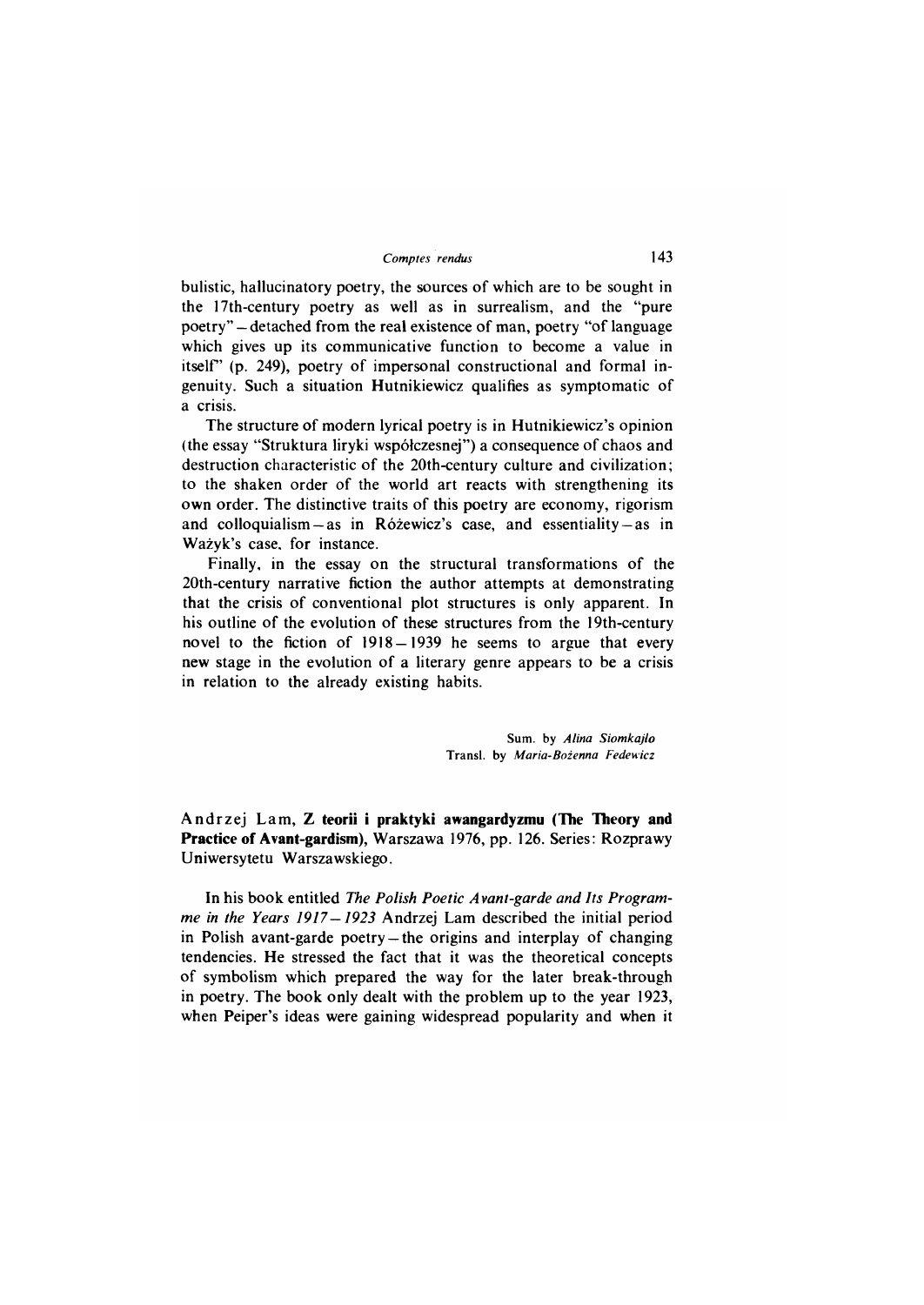looked as if poetry might be leaning towards constructivism. However, the following year—1924. that of Breton's first manifesto, brought about an upheaval in European poetry and created a new situation for the avant-garde movement.

Andrzej Lam's new book may be therefore regarded as a continuation of his previous work. The author now centres upon the further transformations of the avant-garde movement and on the search for a definition of the concept of avant-garde which might include newer trends.

With time, we begin to see the poetry of the first half of our century in a different light —the old divisions and oppositions are no longer valid and are replaced by new similarities and convergencies. Lam therefore aims at widening his scope of observations in two directions: firstly breadthwise, expanding the concept of avant-garde so as to include

(...] all the trends and artistic attitudes which, by consciously exercising radical innovation, opposed mimetic art and the mechanical repetition of artistic conventions in the name of a creative attitude towards reality and inventive formal solutions.

In this way the concept combines two trends: the irrational (spontaneous) and the rational (intellectual), that is expressionism and constructivism. The second direction in which the concept is to be enlarged is vertically, diachronically. The aim is to find a formula which would enable us to cross the bounds of a given period. This is why a new notion is put forward —that of "avant-gardism." It should designate an attitude rather than a trend, an attitude which in the course of literary history was characteristic of "trends which had clearly defined contours, such as futurism, expressionism, surrealism, the so-called Cracow avant-garde and a number of others." The notion thus becomes separated from its historically determined, short- -lived denotations, and though it may not be timeless, at least covers a much longer span of time.

Lam believes that the appearance of an avant-garde reflects the violation of the natural order of the world. Man now faces a dilemma: "either his works must be as perfect as the works of nature, or else the disturbed equilibrium of nature will turn against him." Such a situation arose in the second half of the 19th century and Lam considers modernist art to be the first attempt at finding a way out of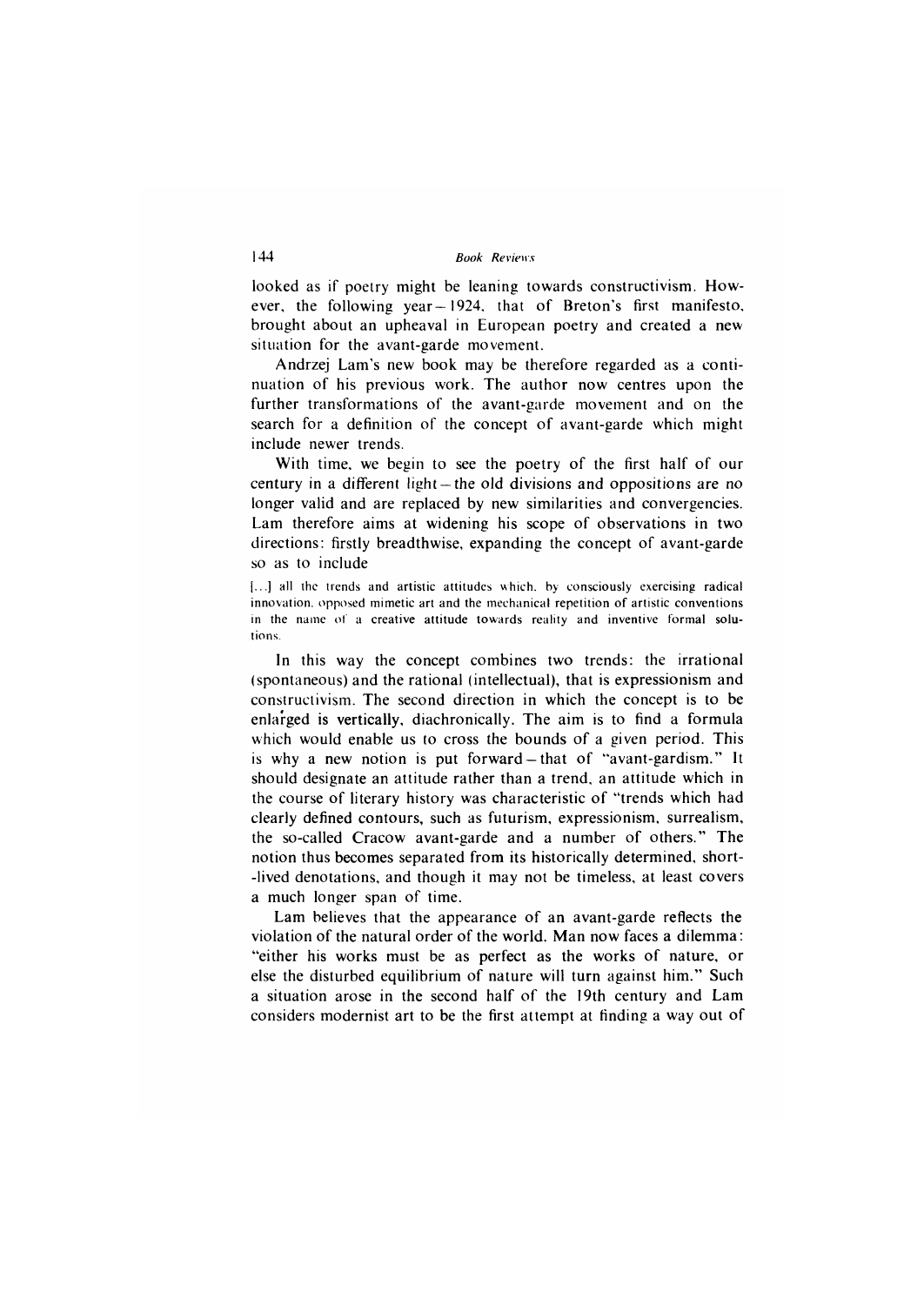the problem, for it expressed "the will to discover the latent intelligence of nature, subconscious psychic forces, elementary instincts." The connection between symbolism and avant-garde art is now seen in a new light as a deeply rooted genetic bond. When looked at from this point of view, avant-garde art is a new attempt at solving the same problem  $-$  this time by bringing the products of civilization to such a high degree of perfection that "the realm of artificiality might measure up to those perfect self-regulating mechanisms which nature was able to produce without man's interference." The need for producing such mechanisms in social life required a new conception of art, which was to be a model of a sophisticated, artificial organization.

Pierre Francastel tried to explain the antimimetism of 20th-century art by pointing out that man's contact with nature was becoming more and more indirect through machines and other products of civilization. Lam also reasons along these lines, but he interprets this relationship not only in terms of its origin, as Francastel did, but also in terms of. its function, for the new art was to accustom men to that type of relationship (which was in fact in agreement with Peiper's principles). In the division of social roles avant-garde art was therefore assigned the mission of creating "the realm of artificiality."

If understood in this way, "avant-gardism" can apply to literature right up to the present day. The issues which gave origin to this term are still of interest to us now. However, its nature has changed. For if we take it to be "the reflection of a revolutionary situation against a broader background," the eagerness to see radical changes in the relationship between the individual and the community, in the means of social communication and in the "relation between nature and culture," then we have to admit that the author is right when he states that nowadays other issues are more important: "reflections on the consequences of progress, its effect on morality, man, and nature."

The evolution of the avant-garde in the inter-war period is seen as the transition from the experimental stage to the "accent on individuality," from the approval of the present to disclosing its imperfections when compared with the future. And so what matters is not so much a new technique, but a new conception of personality.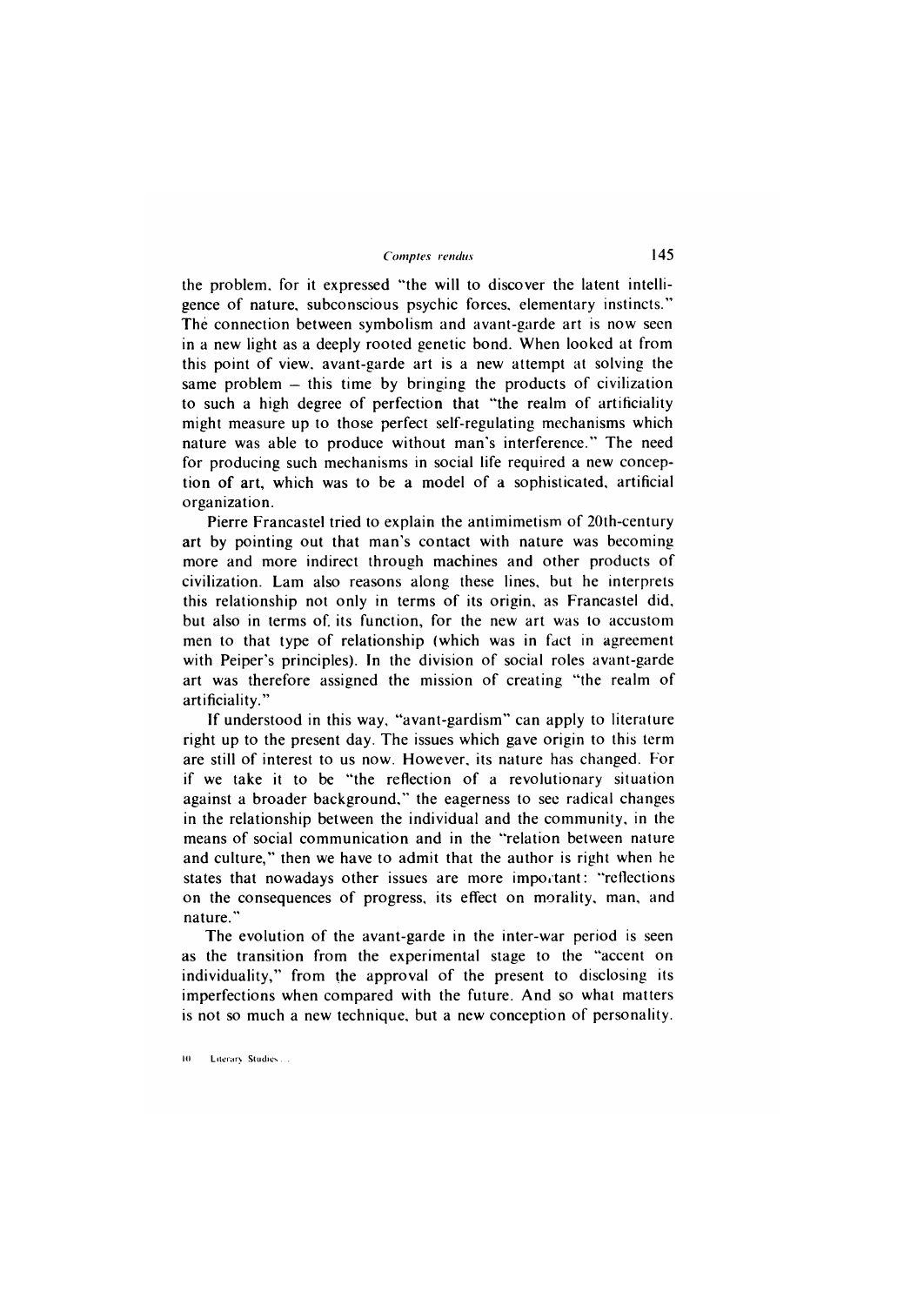This is considered to be at the origin of the change in Przybos's poetry in the 1930's. It consisted in the adoption of a new, functional concept of form, seen as the result of a collision of the subject with the outside world. This new approach treats personality not as a ready-made set of qualities, but as something which is being constantly shaped by all it comes into contact with.

The author's intention is not so much to provide a detailed description of historical transformations as to construct a model which might disclose all the potentialities of avant-gardism. For instance when he writes about Przybos's prewar works he also discusses his later articles, collected in *Sens poetycki (Poetic Meaning*) which was published in 1963. The reason for this is that Przybos's views from that period represent the extremity point of a certain attitude of his, and can therefore best serve as an example of model opposition to Peiper's views.

In the latest studies on the history and transformations of the avant-garde movement a major role is attributed to surrealism. Lam's analysis confirms the fact that it was one of the most important trends in 20th-century European thought, and that no systematization can leave it out. The experience of surrealism —a trend which recognized the situation of the individual in a mass society  $-$  is gaining significance in Polish literary criticism. Andrzej Lam formulates his definition of the avant-garde in such a way as to include surrealism. He also tries to construct a synchretistic definition of surrealism, i.e. one that would apply not only to the activity of Breton's group. The following are the elements which should be present in such a definition:

An inclination for unexpected combinations of words, images and metaphors which violate perceptive habit patterns; an accentuation of the role of the subconscious, of imagination and oneiric visions; a predilection for grotesque absurdity which gives rise to a new logic of symbolic paradigms; the interchangeability of the categories of grimness and humour; the eagerness to denounce, a provocative attitude towards the passive identification of the image of the world with accepted conventions.

However, surrealism presents certain methodological difficulties: constructive trends can be perceived as part of a whole whose ideal consisted in perfecting the products of civilization, whereas surrealism opens the door to a new phase, marked by critical reflection on the consequences of progress. The affinity between the two trends becomes more evident in the 1930's. Lam in fact tends to see surrealism as